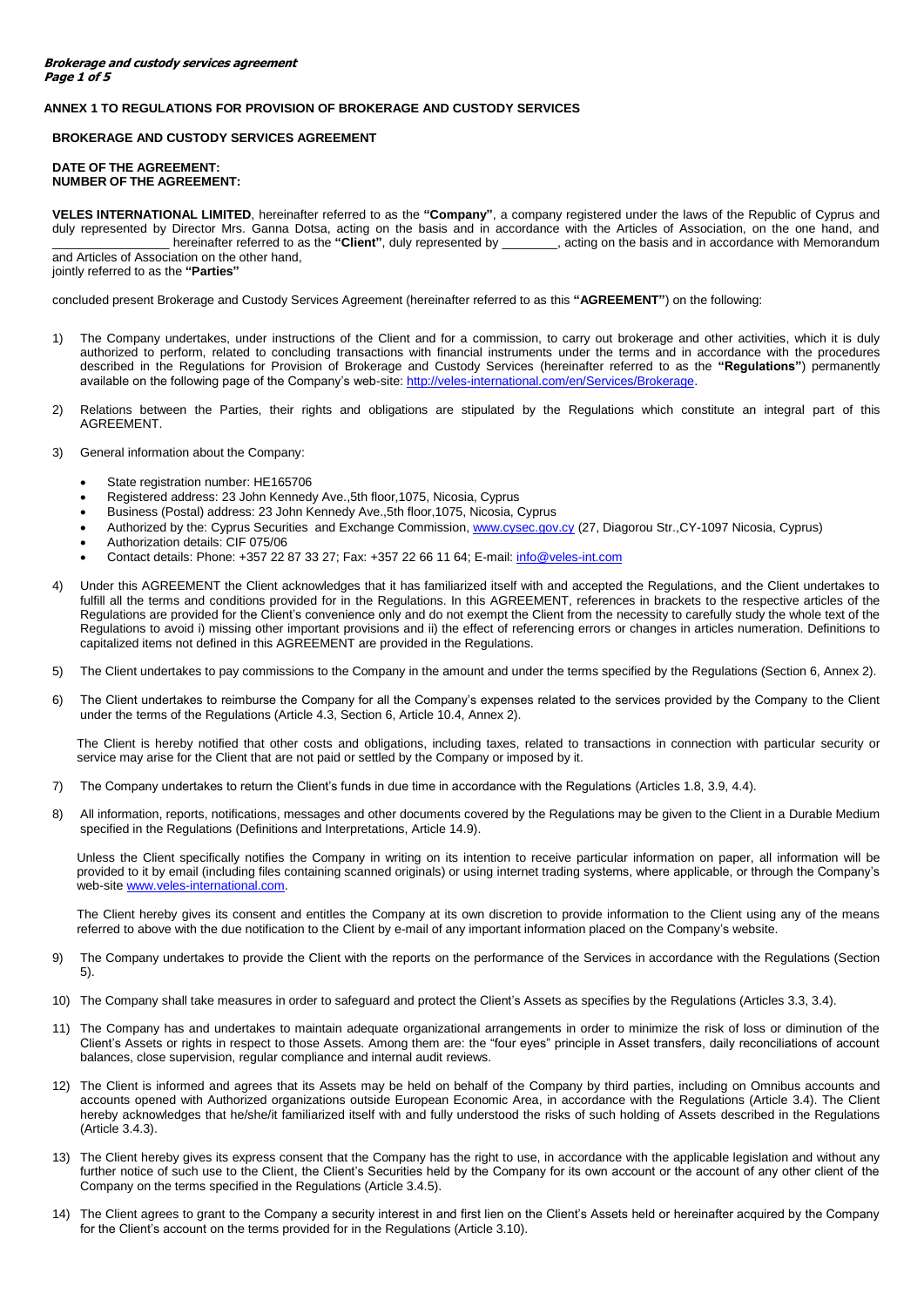- 15) The Client is hereby informed that the Company is a member of the Investors Compensation Fund. Compensation payment procedure and formalities, as well as covered services and persons, are stipulated in the Regulations (Annex 3).
- 16) By signing this AGREEMENT, the Client particularly consents to and acknowledges its acceptance of the following:
	- a) The Company's Order Execution Policy [\(http://veles-international.com/en/Services/Regulations\)](http://veles-international.com/en/Services/Regulations)
	- b) The Company's Conflict of Interests Policy [\(http://veles-international.com/en/Services/Regulations\)](http://veles-international.com/en/Services/Regulations)
	- c) The Company's Risk Disclosure Statement [\(http://veles-international.com/en/Services/Regulations\)](http://veles-international.com/en/Services/Regulations)
	- d) Criteria of clients' categorization (Annex 4 to the Regulations)
	- e) Execution by the Company of the Client's orders for financial instruments which may be admitted to trading on a regulated market, Multilateral Trading Facility (MTF) or Organized Trading Facility (OTF), outside of such regulated market,MTF or OTF.
	- f) Possibility of not making by the Company public any of the Client's limit orders in respect of the shares admitted to trading on an EEA regulated market which are not immediately executed under prevailing market conditions up to a normal market size.
	- g) The Company is not required to assess the appropriateness to the Client of the Securities or Services provided or offered to the Client with respect of the Securities when they meet the criteria specified in the Regulations (Article 7.7). Therefore the Client will not benefit from the corresponding protection of the relevant conduct of business rules.
- 17) By signing this AGREEMENT the Client confirms that it has carefully studied the brief description of the risks related to investments in financial instruments on both regulated financial markets and over-the-counter market including the description of the nature of financial instruments it intends to invest in and risks related to those financial instruments [\(http://veles-international.com/en/Services/Regulations\)](http://veles-international.com/en/Services/Regulations). The Client also confirms that the respective information is understandable to the Client and that it is able on the basis of this information to independently assess the risks and rewards related to the purchase and sale of specific financial instruments taking into account its relevant knowledge and experience.
- 18) The Client is hereby notified that on the basis of information provided to the Company and in accordance with the Annex 4 to the Regulations, the Client will be categorized as a Retail Client or Professional Client of which the Company will notify the Client in writing. In acknowledgement of such categorization, the Client undertakes to sign and return to the Company the respective Notice of Categorization.

Taking into account the Client's professional experience and knowledge the Company may, at the Client's request and/or at the Company's sole discretion, change the Client's categorization from retail client to professional client. The client categorized as a professional client has the right to request the categorization of a retail client. In case the Company assigns the Client to another category, the Company shall notify the Client in a durable medium of that fact and of any limitations to the level of client protection related to such change to another category.

- 19) Terms and procedure of termination of this AGREEMENT are specified in the Regulations (Article 12).
- 20) By signing this AGREEMENT, the Client acknowledges its approval and full acceptance of the Regulations and all Annexes thereto.
- 21) The Client is hereby notified and agrees that the Company may collect and process personal data on the Client, if it is a natural person, and/or on the Client's directors, authorized representatives and the ultimate beneficial owners for the purposes and in a way specified in the Privacy Notice (Appendix 2 to this AGREEMENT). The client hereby undertakes to sign, or to procure its directors, authorized representatives and the ultimate beneficial owners to sign, and return to the Company the Privacy Notice.
- 22) The Client is hereby notified and agrees that the Company may transfer the information on the Client and the Client's transactions to the state authorities and the respective financial institutions when it is needed for compliance with the laws and international treaties (including CRS and FATCA), as well as when it is necessary exclusively for provision by the Company services to the Client in accordance with its respective instructions. The Client hereby agrees and confirms that such transfer of information will not be considered breach of the confidentiality clause of the Regulations (Article 15).
- 23) The Client agrees that the Company is entitled to unilaterally vary, change and replace the form and content of the Regulations from time to time and accepts that it shall be bound by the most recent version notified to the Client prior to placing any Instruction. The Company shall notify the Client on any material change made to the Regulations not later than 10 days before the new version of the Regulations enters into force.
- 24) The Client hereby agrees and acknowledges that the Company does not provide the Client with any investment, financial or tax advice and any material the Company may provide to the Client is intended to be for information purposes only. The Client represents and warrants that it has not relied and is not relying on any statement or representation (whether oral or in writing) of the Company as a recommendation to purchase any Security or enter into any other Transaction, or as any other form of investment, financial or tax advice to the Client.
- 25) If the Client has any complaint about the Company's performance under this AGREEMENT, the Client should direct that complaint to the Directors of the Company (contact details: e-mail [info@veles-int.com](mailto:info@veles-int.com), tel. +357 22 87 33 27, fax +357 22 66 11 64, attn. Executive Management) who will procure the investigation of the nature of the complaint and will try to resolve it. The Client is hereby notified that the detailed Client Complaint Handling Procedure is permanently placed on the Company's web-site ([http://veles](http://veles-international.com/en/Services/Regulations)[international.com/en/Services/Regulations](http://veles-international.com/en/Services/Regulations)) and it is the responsibility of the Client to carefully study this document.

**IN WITNESS WHEREOF**, the Parties have signed this AGREEMENT in two originals each having equal legal power (one original being for the Company, and another - for the Client):

# **The Company: VELES INTERNATIONAL LIMITED**

\_\_\_\_\_\_\_\_\_\_\_\_\_\_\_\_\_\_\_\_\_\_\_\_\_\_\_\_ Name: Ganna Dotsa Position: Director

\_\_\_\_\_\_\_\_\_\_\_\_\_\_\_\_\_\_\_\_\_\_\_\_\_\_\_\_

**The Client:**

**Signature** Name: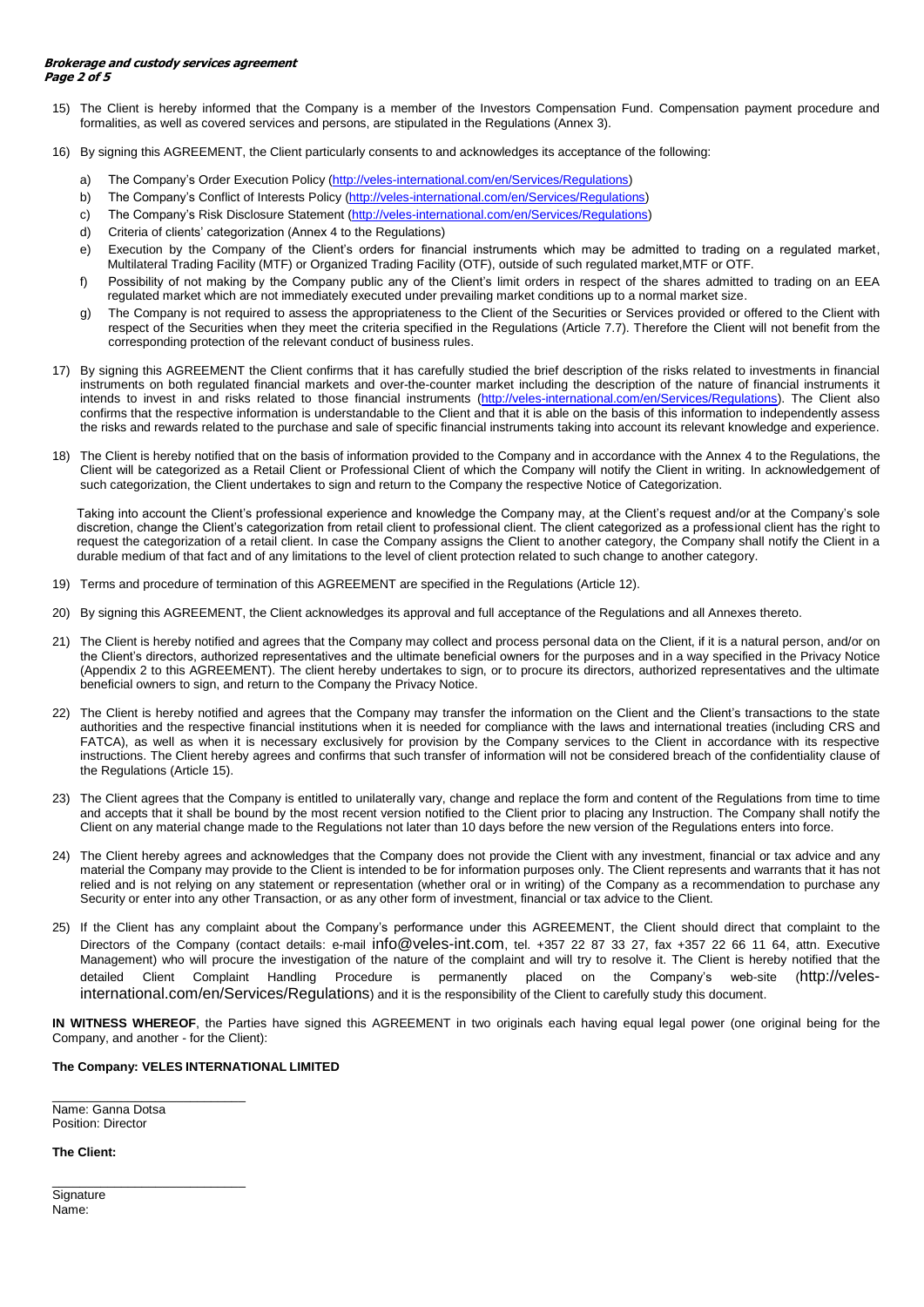# **APPENDIX 1 TO BROKERAGE AND CUSTODY SERVICES AGREEMENT**

# **LIST OF DOCUMENTS REQUIRED FOR AN INDIVIDUAL TO OPEN AN ACCOUNT WITH VELES INTERNATIONAL LIMITED**

## **All documents should be either in English or together with certified translation into English**

| 1. Completed and signed original of the "Questionnaire for an Individual" (https://veles-int.com/en/Services/Brokerage)                                                                                                                                                                             |        |
|-----------------------------------------------------------------------------------------------------------------------------------------------------------------------------------------------------------------------------------------------------------------------------------------------------|--------|
| 2. Completed and signed original of the "Client Investment Profile – Individual" (https://veles-int.com/en/Services/Brokerage)                                                                                                                                                                      |        |
| 3. Signed original of the "Privacy Notice" (Appendix 2 to this AGREEMENT)                                                                                                                                                                                                                           | $\Box$ |
| 4. Completed and signed original of the "Individual tax residency self-certification form - CRS-I" (https://veles-<br>international.com/en/Services/Brokerage)                                                                                                                                      | LI     |
| 5. Completed and signed original of the Certificate of Foreign Status of Beneficial Owner for United States Tax Withholding and Reporting<br>(Individuals) - W-8BEN (FATCA) (https://veles-international.com/en/Services/Brokerage) {Note that the term "Beneficial Owner" here means<br>the Client | П      |
| 6. Properly certified copy of the ID or Passport                                                                                                                                                                                                                                                    |        |
| 7. Original or properly certified copy of the residence confirmation (bank statement, bills for electricity or water etc. with address and name of the                                                                                                                                              |        |
| Client)                                                                                                                                                                                                                                                                                             | П      |
| 8. Documentation evidencing the source of funds (financial accounts, bank statements, bank reference letters, etc.) and source of wealth (tax<br>declarations, personal declarations and/or other documents requested by the Company at its own discretion)                                         | П      |
| 9. Two signed originals of the Brokerage and Custody Services Agreement                                                                                                                                                                                                                             |        |

 $\,$  s confirming the Client's level of education and experience in the financial markets, if any (i.e. resume (CV), education cer  $\Box$ employers' references, brokers' statements) and/or other documents requested by the Company at its own discretion, including the documents evidencing the Client's ownership of assets sufficient to absorb potential loses, associated with the investment by the Client in the requested financial instruments, without detrimental effect to the Client's wellbeing.

# **ONLY IF ONE OF THE FOLLOWING APPLIES**  11.If the Client is not a citizen of the country member of the EU – Original reference letter from its current banker 12. Documents for each authorized person (if any): Original or properly certified copy of Power of Attorney confirming authorization of the authorized person Signed original of the "Privacy Notice" (Appendix 2 to this AGREEMENT)

 $\Box$ 

 $\Box$ П П

П П

 $\Box$ 

 $\Box$  $\Box$ 

- Properly certified copy of the ID or Passport Original or properly certified copy of the residence confirmation (bank statement, bills for electricity or water etc. with address and name of the authorized person) If the authorized person is not a citizen of the country member of the EU – Original reference letter from its current banker
- Documents confirming the authorized person's level of education and experience in the financial markets, if any (education certificates, employers' references, brokers' statements and/or other documents requested by the Company at its own discretion)

13. For individuals younger 18 (eighteen) years*:*

- Properly certified copy of the Client's birth certificate and the document establishing the Client's guardian (if different from parents)
- Properly certified copy of the ID or Passport of the Client's guardian and of the person providing funds for the Client (if different from Client's guardian)
- $\Box$  Signed original of the "Privacy Notice" for the Client's guardian and the person providing funds for the Client (if different from Client's guardian)
- Original or properly certified copy of the Client guardian's residence confirmation and that of the person providing funds for the Client (if П different from Client's guardian) (bank statement, bills for electricity or water etc. with address and name of the person)
- Documents confirming the Client guardian's level of education and experience in the financial markets, if any (resume (CV), education  $\Box$ certificates, employers' references, brokers' statements and/or other documents requested by the Company at its own discretion)
- Documentation evidencing the source of funds (financial accounts, bank statements, bank reference letters, etc.) and source of wealth □ (tax declarations, personal declarations and/or other documents requested by the Company at its own discretion) of the person providing funds for the Client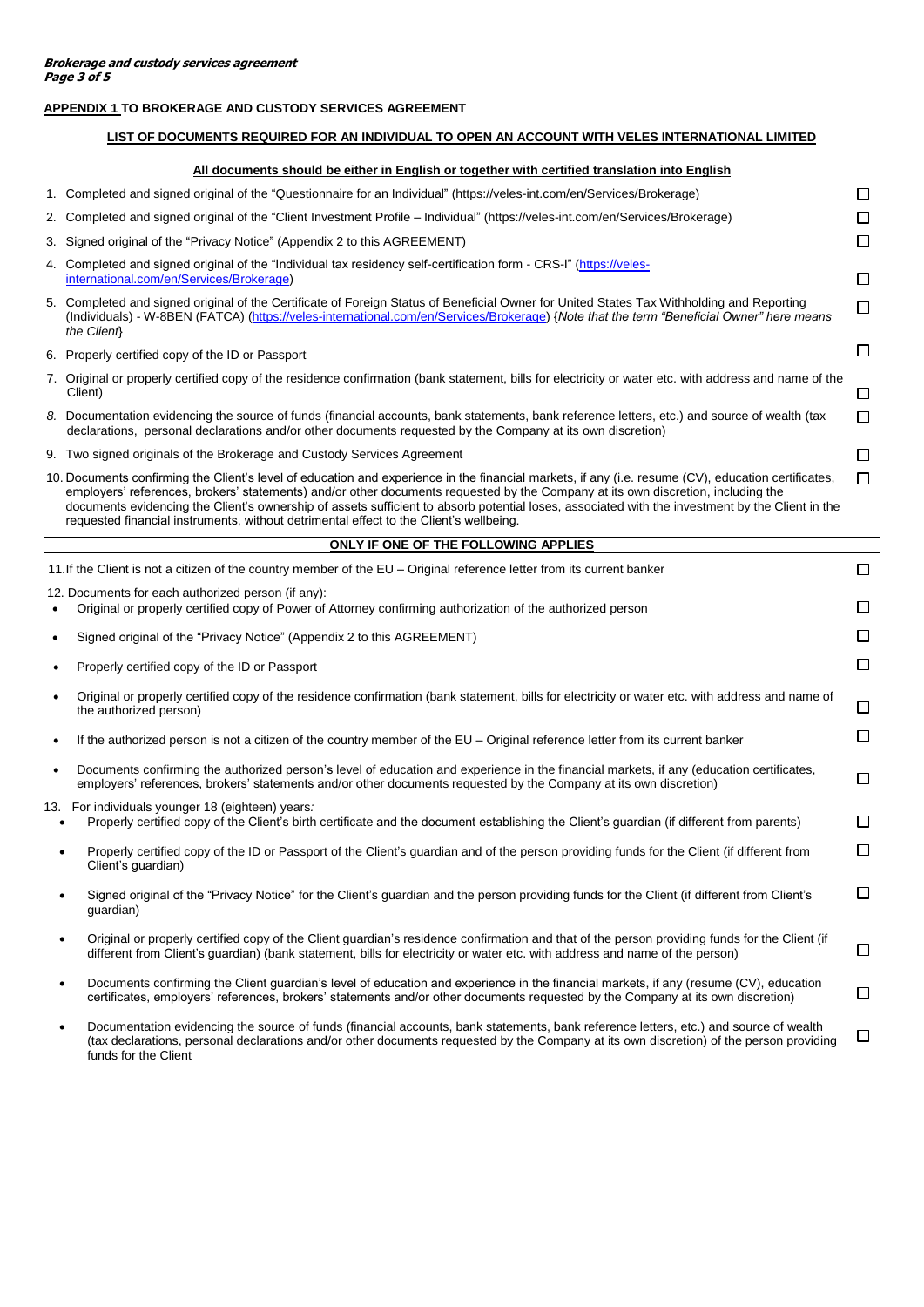# **APPENDIX 1 TO BROKERAGE AND CUSTODY SERVICES AGREEMENT LIST OF DOCUMENTS REQUIRED FOR A LEGAL ENTITY TO OPEN AN ACCOUNT WITH VELES INTERNATIONAL LIMITED**

# **All documents should be either in English or together with certified translation into English**

| 1.<br>2. | Completed                                                                                                                                                                                                                                                                                                                                                                                                                                                                   | Completed and signed original of the "Questionnaire for the Legal Entity" (https://veles-int.com/en/Services/Brokerage)<br>signed<br>and<br>international.com/en/Services/Brokerage)                                                                                                                                                                                                                                     | original | of | the | "Client | Investment |  | Profile | Legal  |                 | Entity" | (https://veles-           | $\Box$ |
|----------|-----------------------------------------------------------------------------------------------------------------------------------------------------------------------------------------------------------------------------------------------------------------------------------------------------------------------------------------------------------------------------------------------------------------------------------------------------------------------------|--------------------------------------------------------------------------------------------------------------------------------------------------------------------------------------------------------------------------------------------------------------------------------------------------------------------------------------------------------------------------------------------------------------------------|----------|----|-----|---------|------------|--|---------|--------|-----------------|---------|---------------------------|--------|
| 3.       |                                                                                                                                                                                                                                                                                                                                                                                                                                                                             | Completed and signed original of the "Entity tax residency self-certification form                                                                                                                                                                                                                                                                                                                                       |          |    |     |         |            |  |         |        | $\sim 10^{-11}$ | CRS-E"  | (https://veles-           | П      |
| 4.       | their owners}                                                                                                                                                                                                                                                                                                                                                                                                                                                               | international.com/en/Services/Brokerage)<br>Completed and signed original of the Certificate of Foreign Status of Beneficial Owner for United States Tax Withholding and<br>Reporting (Entities) - W-8BEN-E (FATCA) (https://veles-international.com/en/Services/Brokerage) {Note that the term<br>"Beneficial Owner" here means the Client. Clients who are Passive NFFEs must complete Parts XXVI and XXX with respect |          |    |     |         |            |  |         |        |                 |         |                           |        |
| 5.       | Properly certified copy of the registration certificate or any other document confirming incorporation of the legal entity in<br>accordance with legislation of its country of incorporation. If the incorporation document was issued earlier than one year prior<br>to the current date the document confirming the validity of the registration (certificate of good standing, etc.) dated not later than<br>six months prior to the current date shall also be provided |                                                                                                                                                                                                                                                                                                                                                                                                                          |          |    |     |         |            |  | $\Box$  |        |                 |         |                           |        |
| 6.       | Properly certified copy of the Memorandum and Articles of Association with all the amendments and annexes as of the date of<br>submission                                                                                                                                                                                                                                                                                                                                   |                                                                                                                                                                                                                                                                                                                                                                                                                          |          |    |     |         |            |  | $\Box$  |        |                 |         |                           |        |
| 7.       | Properly certified copy of the shareholders' register or shareholders' certificate for all shares issued                                                                                                                                                                                                                                                                                                                                                                    |                                                                                                                                                                                                                                                                                                                                                                                                                          |          |    |     |         |            |  | □       |        |                 |         |                           |        |
| 8.       | Signed legal entity ownership structure up to the ultimate beneficial owners (natural persons who directly or indirectly own or<br>control 10% or higher stake in the legal entity) supported by relevant documents (shareholder certificates, excerpts from the<br>state registries, etc.) evidencing the identity of shareholders of each legal entity in the ownership chain.                                                                                            |                                                                                                                                                                                                                                                                                                                                                                                                                          |          |    |     |         |            |  | П       |        |                 |         |                           |        |
| 9.       | legal entity                                                                                                                                                                                                                                                                                                                                                                                                                                                                | Properly certified copy of the certificate of registered address or any other document confirming registered address details of the $\Box$                                                                                                                                                                                                                                                                               |          |    |     |         |            |  |         |        |                 |         |                           |        |
| 10.      | of the legal entity                                                                                                                                                                                                                                                                                                                                                                                                                                                         | Properly certified copy of the certificate of Directors and Secretary or any other document confirming authorization of executives                                                                                                                                                                                                                                                                                       |          |    |     |         |            |  |         |        |                 |         |                           | П      |
| 11.      |                                                                                                                                                                                                                                                                                                                                                                                                                                                                             | Documents that should be submitted for all directors (D), authorized representatives (R) and ultimate beneficial owners (UBO)                                                                                                                                                                                                                                                                                            |          |    |     |         |            |  |         |        |                 |         |                           |        |
|          | a.                                                                                                                                                                                                                                                                                                                                                                                                                                                                          | Properly certified copy of the ID or Passport                                                                                                                                                                                                                                                                                                                                                                            |          |    |     |         |            |  |         |        |                 |         | D                         |        |
|          |                                                                                                                                                                                                                                                                                                                                                                                                                                                                             |                                                                                                                                                                                                                                                                                                                                                                                                                          |          |    |     |         |            |  |         |        |                 |         | $\mathsf R$<br><b>UBO</b> | Ē      |
|          | b.                                                                                                                                                                                                                                                                                                                                                                                                                                                                          | Original or properly certified copy of the residence confirmation (bank statement, bills for electricity or water etc.)                                                                                                                                                                                                                                                                                                  |          |    |     |         |            |  |         |        |                 |         |                           |        |
|          |                                                                                                                                                                                                                                                                                                                                                                                                                                                                             | with address and the name of the person                                                                                                                                                                                                                                                                                                                                                                                  |          |    |     |         |            |  |         |        |                 |         | D                         |        |
|          |                                                                                                                                                                                                                                                                                                                                                                                                                                                                             |                                                                                                                                                                                                                                                                                                                                                                                                                          |          |    |     |         |            |  |         |        |                 |         | R<br><b>UBO</b>           |        |
|          | c.                                                                                                                                                                                                                                                                                                                                                                                                                                                                          | If the person is not a citizen of the EU-member country – original reference letter from its current banker                                                                                                                                                                                                                                                                                                              |          |    |     |         |            |  |         |        |                 |         | D<br>R<br><b>UBO</b>      |        |
|          | d.                                                                                                                                                                                                                                                                                                                                                                                                                                                                          | Signed original of the "Privacy notice" (Appendix 2 to this AGREEMENT)                                                                                                                                                                                                                                                                                                                                                   |          |    |     |         |            |  |         |        |                 |         |                           |        |
|          |                                                                                                                                                                                                                                                                                                                                                                                                                                                                             |                                                                                                                                                                                                                                                                                                                                                                                                                          |          |    |     |         |            |  |         |        |                 |         | D<br>R<br><b>UBO</b>      | ப      |
| 12.      |                                                                                                                                                                                                                                                                                                                                                                                                                                                                             | Documents that should be additionally submitted for all ultimate beneficial owners                                                                                                                                                                                                                                                                                                                                       |          |    |     |         |            |  |         |        |                 |         |                           |        |
|          | a.                                                                                                                                                                                                                                                                                                                                                                                                                                                                          | Documentation evidencing the source of wealth (tax declarations, personal declarations and/or other documents<br>requested by the Company at its own discretion)                                                                                                                                                                                                                                                         |          |    |     |         |            |  |         |        |                 |         |                           | □      |
|          | b.                                                                                                                                                                                                                                                                                                                                                                                                                                                                          | Completed and signed original of the "Beneficial Owner Declaration" form (Annex 2 to "Questionnaire for a legal<br>entity" (https://veles-international.com/en/Services/Brokerage))                                                                                                                                                                                                                                      |          |    |     |         |            |  |         |        |                 |         |                           | □      |
|          | c.                                                                                                                                                                                                                                                                                                                                                                                                                                                                          | Completed and signed original of the "Controlling Person tax residency self-certification form - CRS-CP"<br>(https://veles-int.com/en/Services/Brokerage)                                                                                                                                                                                                                                                                |          |    |     |         |            |  |         |        |                 |         |                           | □      |
|          | 13. Documents that should be additionally submitted for the persons authorized to make investment decisions and give orders to<br>the Company (the Originators)                                                                                                                                                                                                                                                                                                             |                                                                                                                                                                                                                                                                                                                                                                                                                          |          |    |     |         |            |  |         |        |                 |         |                           |        |
|          | a.                                                                                                                                                                                                                                                                                                                                                                                                                                                                          | Documents confirming the person's level of education and experience in the financial markets, if any (resume<br>(CV), education certificates, employers' references, brokers' statements and/or other documents requested by<br>the Company at its own discretion)                                                                                                                                                       |          |    |     |         |            |  |         |        |                 |         |                           | ⊔      |
|          | 14. Scan copy of the Client's audited financial report for the last financial year or management financial accounts verified by<br><b>Directors</b>                                                                                                                                                                                                                                                                                                                         |                                                                                                                                                                                                                                                                                                                                                                                                                          |          |    |     |         |            |  |         | $\Box$ |                 |         |                           |        |
|          | 15. Original or properly certified copy of the Client's business address confirmation (bank statement, bills for electricity, water etc.<br>$\Box$<br>with address and the name of the Client) or original letter from Managing or Administrative agent of the legal entity, if the legal<br>entity is under its management. The Address should be the same as stated in the Brokerage and Custody Services Agreement                                                       |                                                                                                                                                                                                                                                                                                                                                                                                                          |          |    |     |         |            |  |         |        |                 |         |                           |        |
|          |                                                                                                                                                                                                                                                                                                                                                                                                                                                                             | 16. Two signed originals of the Brokerage and Custody Services Agreement                                                                                                                                                                                                                                                                                                                                                 |          |    |     |         |            |  |         | $\Box$ |                 |         |                           |        |

17. If the legal entity is not registered in an EU-member country – Original reference letter from its current banker

 $\Box$